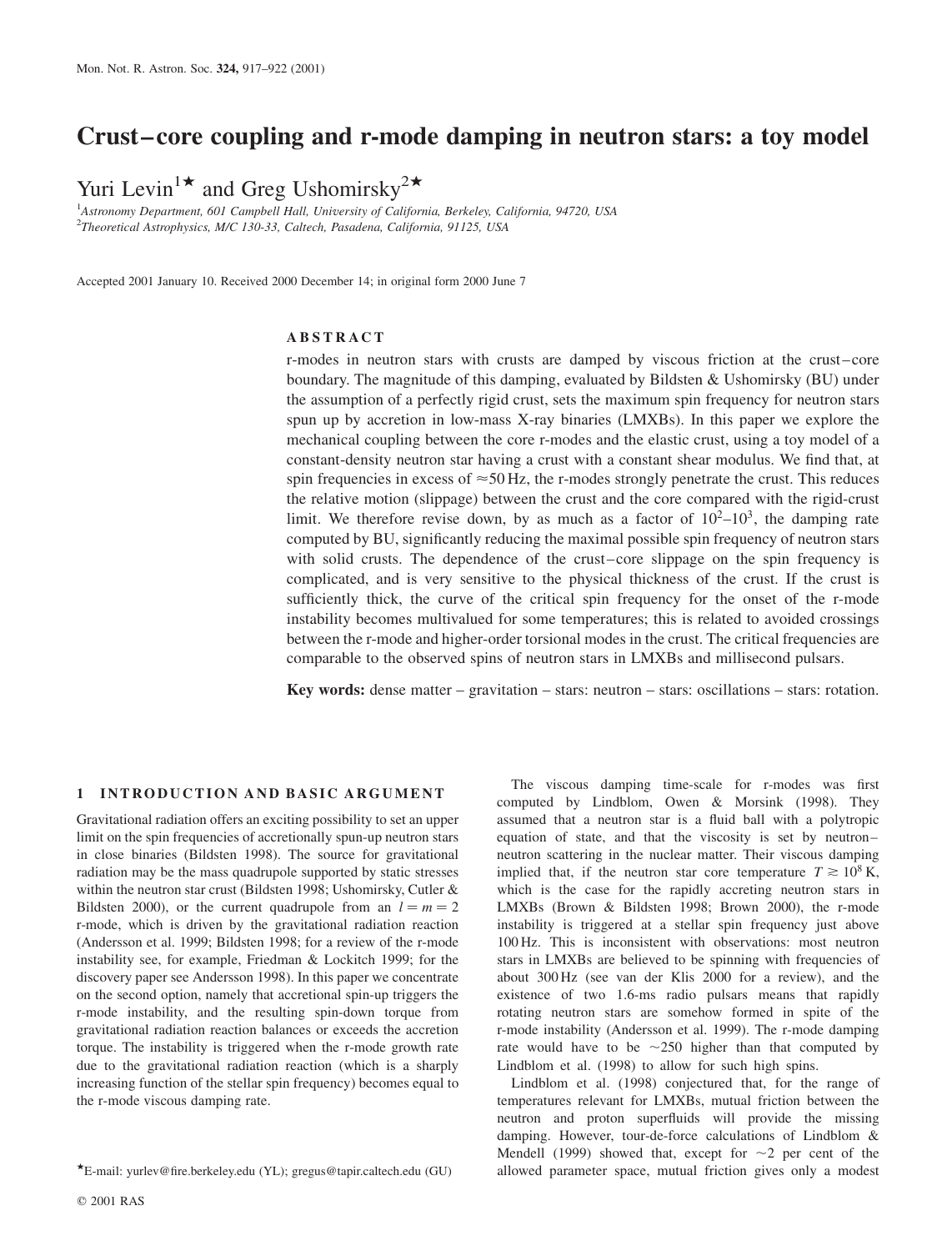increase of the r-mode damping rate, insufficient to account for the observed high spins of neutron stars.

Bildsten & Ushomirsky (2000; hereafter BU) argued that the crust plays an important role in r-mode damping. In their picture, the r-mode lives in the liquid core, and most of the dissipation occurs in a thin (a few centimetres) viscous boundary layer between the oscillating core and the motionless (in the rotating frame) solid crust. The damping that BU computed is a factor of  $\sim$ 10<sup>5</sup> higher than that of Lindblom et al. (1998); it implies that the r-modes would not become unstable unless the spin frequency is close to break-up, which is significantly higher than the observed LMXB spins. Andersson et al. (2000) and Rieutord (2000) have revised the BU estimate, down and up respectively, by factors of order unity. Both of these corrections are valid; the net result is that the BU estimate is almost unchanged. Finally, Lindblom et al. (2000) explored the dependence of the critical frequency on the nuclear equation of state and found that, for realistic equations of state, the critical frequency is  $\sim$ 25–50 per cent larger than the original BU estimate. However, there is still a substantial correction unaccounted for in the previous work. In this paper, we show that, for a considerable fraction of the parameter space, the boundary-layer damping rate is a factor of  $10^2-10^3$  smaller than the BU estimate, and hence the critical frequencies for the onset of the r-mode instability are correspondingly lower,  $\sim$ 200–600 Hz.

BU considered only the leading-order transverse-motion pattern of the r-modes, and assumed that these motions do not penetrate into the crust. They estimated the magnitude of the viscous coupling between these transverse motions and the crust, and found it to be small. Therefore, their picture is that of a liquid in a bucket – the amplitude of the relative motion (slippage) between the crust and the core is just equal to the amplitude of the fluid motion at the boundary. However, small radial motions of the r-mode, neglected by BU, are very effective at coupling the crust and the core. Above a small critical frequency, r-modes do strongly penetrate into the crust, and the crust and the core oscillate almost in unison with very similar amplitudes. The slippage  $\delta u$  in this regime is only a small fraction of the total r-mode motion,  $u$ , with typical values of  $\delta u/u \sim 0.05$ –0.1, which results in a correction of a factor of  $(\delta u/u)^2$  to the BU viscous boundary-layer damping rate.

The fact that the crust is not rigid is central to our story. In fact, the crust is more like jello: the shear modulus is much smaller than the bulk modulus. The  $l = m = 2$  torsional mode in a non-rotating crust, which has the same angular displacement pattern as the corresponding r-mode, has a frequency  $f_{cr} \approx 50$  Hz (McDermott et al. 1988). This frequency is a few times lower than the r-mode frequency in rapidly rotating stars, indicating that the elastic restoring force is quite weak compared to the Coriolis force which is responsible for the r-mode oscillations. Therefore, at sufficiently high spin frequencies, one would expect the crust to oscillate more or less like a liquid, with elasticity only slightly modifying the mode structure. Indeed, if the shear modulus  $\mu$ of the crust were exactly zero, i.e. if the crust were completely fluid, there would be no slippage  $\delta u$  between the crust and the core. Since  $\mu$  is non-zero but small, one would expect the slippage to be proportional to the ratio of the elastic restoring force to the Coriolis force, i.e. roughly  $\delta u/u \sim (f_{cr}/f_{\rm mode})^2$ . However, our numerical work shows that the slippage is not a monotonically decreasing function of the spin frequency; it rises sharply at the frequencies of avoided crossings between the r-mode and the higher-order torsional modes of the crust. Fig. 1 shows the slippage as a function of the spin frequency computed for two neutron star models with different crust thicknesses (10 and 20 per cent of the stellar radius).

We begin in Section 2 by outlining the equations governing the pulsations of constant-density stars with fluid cores and solid crusts and presenting the numerical results for the dependence of the



Figure 1. Top left: Mode angular frequency  $\omega$  (in the rotating frame) as a function of the angular spin frequency  $\Omega$  for the five lowest-frequency modes of the thin-crust model. The dashed line shows the 'classical' r-mode dispersion relation,  $\omega = 2\Omega/3$ , and the dots mark the mode closest to this relation, which has the smallest slippage. Bottom left: absolute value of the slippage of the mode marked with thick dots in the top panel (i.e., the minimum slippage) as a function of  $\Omega$ . Right: same as left, but for the thick-crust model.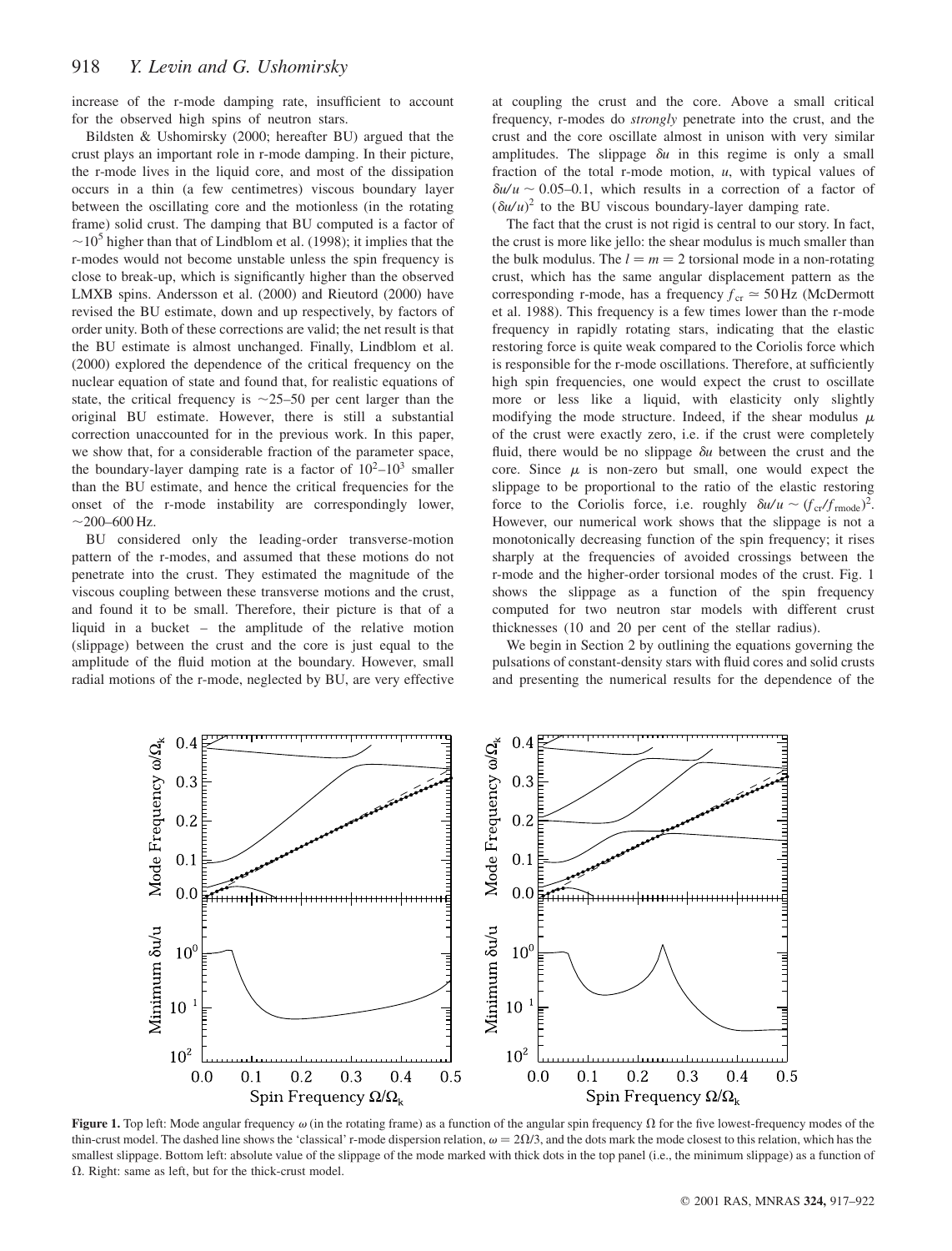

Figure 2. Critical frequencies as functions of the core temperature for the modes in the thin-crust model (solid line) and the thick-crust model (dotted line). For comparison, we also display the critical frequencies for the  $n = 1$ polytrope fluid model (dashed line), and for a model with a crust and  $\delta u/u = 1$  independent of the spin (dot-dashed line).

slippage  $\delta u/u$  on the spin frequency. In Section 3 we use the computed slippages to construct the critical r-mode stability curves (see Fig. 2). The resulting curves are quite sensitive to the thickness of the neutron star crust. In particular, for a sufficiently thick crust, the stability curve has a peculiar multivalued structure, which is a consequence of the non-monotonic dependence of the relative slippage on the spin frequency. The stability curve determines the maximum spin of a neutron star as a function of temperature; we find that it generally goes through the region of the observed spin frequencies of neutron stars in LMXBs and in millisecond radio pulsars. Broad implications of our results are discussed in Section 4.

## 2 CORE – CRUST BOUNDARY SLIPPAGE

#### 2.1 Basic formalism

Oscillation modes of a rotating neutron star with an elastic crust were analysed by Lee & Strohmayer (1996; hereafter LS). Their analysis was performed for the case of slow rotation, which was treated as a perturbation to other restoring forces, and the oblateness of the equilibrium configuration was neglected. We broadly utilize their general formalism; however, we derive equations specialized to the constant-density case. For r-modes, the correction to the eigenfrequency due to the non-sphericity of the equilibrium configuration is of the same order as the correction due to the radial motion (Provost et al. 1981). However, we expect that the oblateness of the star will not change the qualitative picture for the crust–core slippage: at high enough spin frequencies, the core and the crust will move almost in unison. The *quantitative* effects of non-sphericity are not treated in this paper.

For our toy model, we assume that the outer part,  $r_{cr} < r < R$ , of the neutron star of radius R possesses a small shear modulus  $\mu(r)$ , such that  $\mu(r) =$  constant. The neutron star fluid is assumed to be incompressible, has a constant density  $\rho$ , and is rotating with angular frequency  $\Omega$ .

The general displacement  $u$  of a fluid element, in a frame rotating with the neutron star, is given by (Zahn 1966; LS):

$$
\mathbf{u} = \sum_{l} [u_l(r)Y_{lm}\hat{\mathbf{r}} + v_l(r)\nabla Y_{lm} + w_l(r)\hat{\mathbf{r}} \times \nabla Y_{lm}] e^{i\omega t}, \tag{1}
$$

where  $\omega$  is the mode frequency in the rotating frame, m is the fixed azimuthal number, and  $\nabla Y_{lm}$  is the gradient of the spherical harmonic evaluated on a unit sphere. We are interested in the  $l = m$  r-mode. For a purely fluid star, to  $\mathcal{O}(\Omega/\Omega_K)^2$ , where  $\Omega_K = (GM/R^3)^{1/2}$  is the Keplerian angular velocity, the displacement for this mode is given by

$$
\mathbf{u} = (w_l \hat{\mathbf{r}} \times \nabla Y_{ll} + v_{l+1} \nabla Y_{l+1} + u_{l+1} Y_{l+1} \ \hat{\mathbf{r}}) e^{i\omega t};
$$
(2)

that is,  $v_{l+1}/w_l$  and  $u_{l+1}/w_l$  are of order  $(\Omega/\Omega_K)^2$ . In the solid crust, the displacement vector need not satisfy the ordering assumed in equation (2). However, at least for modes with  $\omega$  close to 2 $\Omega/3$ , the Coriolis force is the dominant restoring force, and we expect  $v_{l+1}/w_l$  and  $u_{l+1}/w_l$  to be small; this ordering is confirmed by our numerical results (see Section 3).

We now define dimensionless frequencies  $\tilde{\Omega} = \Omega/\Omega_K$  and  $\tilde{\omega} = \omega/\Omega_K$ , as well as the dependent variables similar to those utilized by LS:

$$
z_1 = \frac{u_{l+1}}{r},\tag{3a}
$$

$$
z_2 = 2\frac{\mathrm{d}u_{l+1}}{\mathrm{d}r},\tag{3b}
$$

$$
z_3 = \frac{v_{l+1}}{r},\tag{3c}
$$

$$
z_4 = \frac{\mathrm{d}v_{l+1}}{\mathrm{d}r} - \frac{v_{l+1}}{r} + \frac{u_{l+1}}{r},\tag{3d}
$$

$$
z_5 = \mathbf{i}\frac{w_l}{r},\tag{3e}
$$

$$
z_6 = i \left( \frac{\mathrm{d}w_l}{\mathrm{d}r} - \frac{w_l}{r} \right). \tag{3f}
$$

In the constant-density case,  $z_2$  is not a dynamical variable, as it can be eliminated using the continuity equation,  $\nabla \cdot \mathbf{u} = 0$ , or

$$
\frac{1}{2}z_2 + 2z_1 - (l+1)(l+2)z_3 = 0.
$$
 (4)

However, even in the  $\rho$  = constant case, the Eulerian pressure perturbation is non-zero, and, to leading order, is given by  $\delta p = \delta p_{l+1}(r)Y_{l+1l}$ . We define the dimensionless pressure perturbation,  $\tilde{p} = \delta p_{l+1}/\rho gr$ , where  $g = GM(r)/r^2$  is the local gravitational acceleration. Finally, we define the dimensionless shear modulus,  $\tilde{\mu} = \mu/\rho gr$ . Throughout this paper, we use  $\tilde{\mu} = 1.5 \times 10^{-4} (R/r)^2$ , chosen so that the frequency of the  $l =$  $m = 2$  fundamental torsional crustal mode is close to the  $\approx 50$  Hz value computed by McDermott et al. (1988) for a non-rotating neutron star; the shear-wave speed corresponding to this choice is  $c_t = (\mu/\rho)^{1/2} = 1.7 \times 10^8 \text{ cm s}^{-1}.$ 

These variables allow us to write the equations of motion in the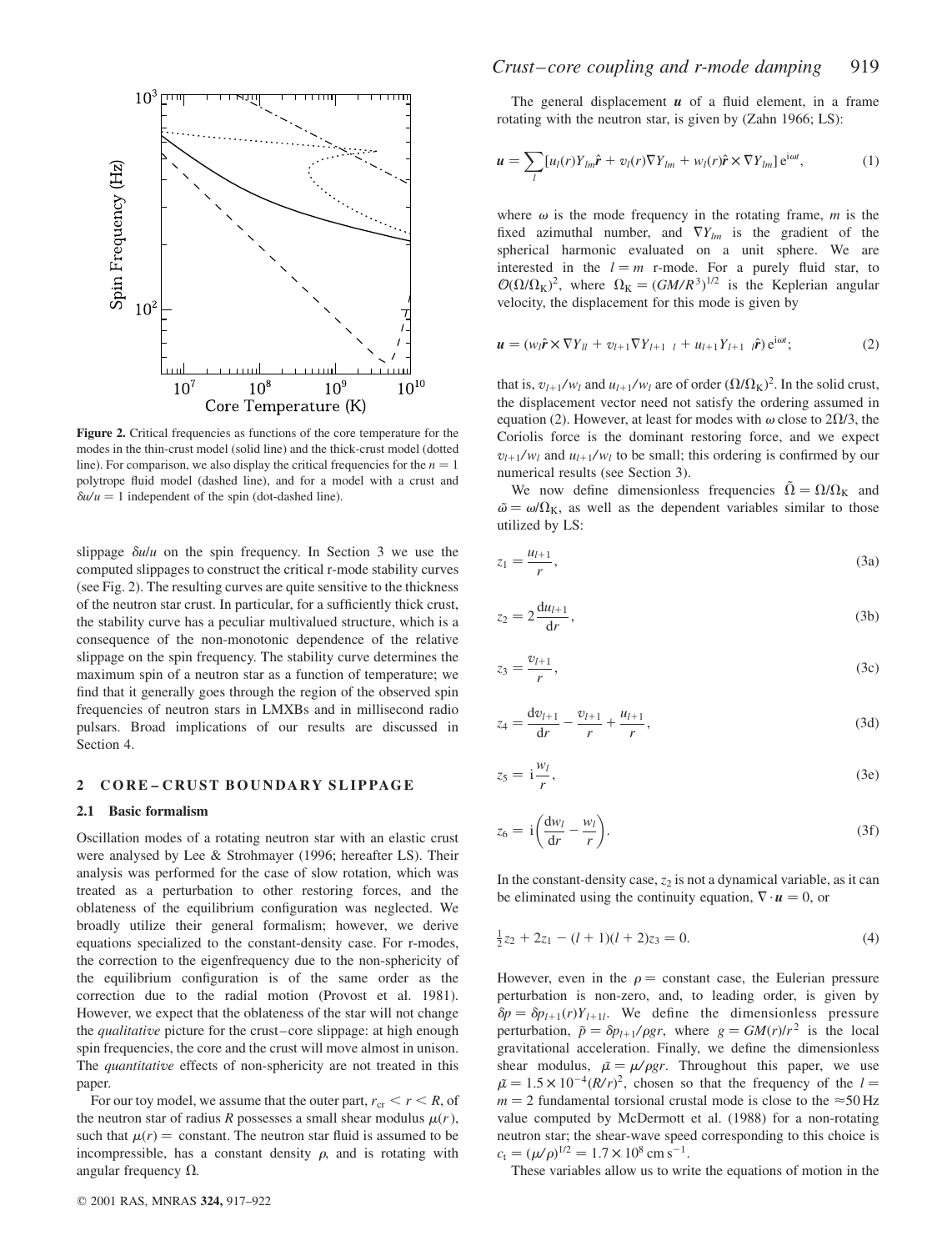crust as a system of first-order differential equations:

$$
r\frac{dz_1}{dr} = (l+1)(l+2)z_3 - 3z_1,
$$
\n(5a)  
\n
$$
r\frac{d\tilde{p}}{dr} = -2\tilde{p} + \tilde{\omega}^2 z_1 - 2\tilde{\omega}\tilde{\Omega}lz_3 - 2\tilde{\omega}\tilde{\Omega}lJ'_{l+1}z_5
$$
\n
$$
+ \tilde{\mu}(l+1)(l+2)(z_4 + 2z_3 - 2z_1),
$$
\n(5b)

$$
r\frac{dz_3}{dr} = z_4 - z_1,\t\t(5c)
$$

$$
r\frac{dz_4}{dr} = -2z_1 + 2[l(l+3) + 1]z_3 - 3z_4
$$
  
+ 
$$
\frac{1}{\tilde{\mu}} \left[ \tilde{p} + \frac{2lJ_{l+1}^l \tilde{\omega} \tilde{\Omega}}{l+1} z_5 + \frac{2l \tilde{\omega} \tilde{\Omega}}{(l+1)(l+2)} (z_1 + z_3) - \tilde{\omega}^2 z_3 \right],
$$
  
(5d)

$$
r\frac{\mathrm{d}z_5}{\mathrm{d}r} = z_6,\tag{5e}
$$

$$
r\frac{dz_6}{dr} = -3z_6 + \{l(l+1) - 2\}z_5
$$
  
+ 
$$
\frac{1}{\tilde{\mu}} \left[ \left( \frac{2\tilde{\omega}\tilde{\Omega}}{l+1} - \tilde{\omega}^2 \right) z_5 + \frac{2J'_{l+1}\tilde{\omega}\tilde{\Omega}}{l+1} (z_1 + (l+2)z_3) \right],
$$
(5f)

where  $J_{l+1}^l = (2l + 3)^{-1/2}$ . The derivation of these equations is analogous to that of equations  $(9)$ – $(21)$  of LS. In the liquid core, the only non-trivial equations are

$$
r\frac{\mathrm{d}\tilde{p}}{\mathrm{d}r} = (l-1)\tilde{p},\tag{6a}
$$

$$
r\frac{dz_1}{dr} = -(l+4)z_1 - \left(\tilde{\omega} - \frac{2\tilde{\Omega}}{l+1}\right) \frac{(l+1)^4 (2l+3)}{8l\tilde{\Omega}^3} \tilde{p},\tag{6b}
$$

and

$$
z_5 = -\frac{(l+1)}{2lJ'_{l+1}}\frac{\tilde{p}}{\tilde{\omega}\tilde{\Omega}}\tag{7}
$$

(see, for example, Kokkotas & Stergioulas 1999 or LS).

Both at the crust–core boundary, and at the top of the crust, we require the tangential traction to be zero; that is,

$$
z_4 = z_6 = 0. \t\t(8)
$$

We hence neglect the viscous coupling between the transverse r-mode motions and the crust. This is the coupling considered and found negligible by BU. At the crust–core boundary the radial displacement  $z_1$  is continuous, and so is the radial component of the traction,  $\Delta p - 2\mu \, du_{l+1}/dr$ ; or

$$
z_1(r_c^-) = z_1(r_c^+),
$$
\n(9a)

$$
\tilde{p}(r_c^+) - \tilde{\mu}[2(l+1)(l+2)z_3(r_c^+) - 4z_1] = \tilde{p}(r_c^-). \tag{9b}
$$

At the top of the crust, the radial component of the traction is zero:

$$
\tilde{p}(R) - z_1(R) - \tilde{\mu}[2(l+1)(l+2)z_3(R) - 4z_1(R)] = 0 \tag{10}
$$

Equations  $(8)$ – $(10)$  provide the boundary conditions for the equations of motion. We normalize our solutions to have unit transverse displacement just inside the liquid core:

$$
z_5(r_{\rm c}^-) = 1.\t(11)
$$

With this normalization, the slippage is

$$
\delta u/u = \{ [z_5(r_c^-) - z_5(r_c^+)]^2 + [z_3(r_c^-) - z_3(r_c^+)]^2 \}^{1/2}
$$
  
(where we used our assumption,  $z_3 \ll z_5$ ).

## 2.2 Numerical results

The Keplerian spin frequency  $\Omega_K$ , the shear modulus  $\mu$ , and the ratio of the crust thickness to the stellar radius  $r_c/R$  are the only parameters necessary to describe a constant-density star (we neglect the thin surface ocean and the modes that are present in it, as they are unlikely to influence the crust–core slippage). The crust thickness is roughly proportional to the scaleheight at the crust– core boundary, and is hence  $\propto R^2/M$ . In order to survey the range of parameters, we carry out our calculations for two models: a thincrust model with  $r_c/R = 0.9$ , and a thick-crust model with  $r_c/R = 0.8$ . Because of the differences in the normal-mode spectrum between these two cases, we shall see that the r-mode instability curves for the two models have qualitatively different behaviour in the temperature range of interest for accreting neutron stars, namely  $T = 10^8 - 10^9$  K.

The left panel of Fig. 1 displays the results of our calculations for  $l = m = 2$  for the thin-crust model, while the right panel shows the results for the thick-crust model. Let us first consider the top plots, which show the dispersion relation,  $\omega(\Omega)$ , for the two models. Contrary to the case of a purely fluid star, where, in the isentropic case, there is only one 'classical'  $l = m$  r-mode, all the modes displayed in Fig. 1 have displacements of the form given by equation (2), with  $w_l \propto r^l$  in the core. However, only the mode with  $\omega$  closest to the 'classical' r-mode value, 2 $\Omega/3$ , is of interest to us. This mode is denoted by thick dots in Fig. 1. When  $\omega$  is much different from 2 $\Omega/3$ , the displacements in the crust are much bigger than the displacements in the core, resulting in large slippage, and, hence, large damping. In essence, unless the mode frequency is close to the r-mode value, the elasticity of the crust plays the dominant role in determining the mode properties, and the mode is a crustal mode, rather than a core r-mode.

Consider the low-spin-frequency  $[\Omega \ll (\mu/\rho R^2)^{1/2} \approx 0.05\Omega_K]$ limit of our results. In this case, the mode with the lowest frequency in Fig. 1 is the 'classical'  $l = m$  r-mode, which has the transverse displacement  $w_2 \propto r^2$  in the core and negligible displacements in the crust. This behaviour (liquid in a bucket) is the approximation used by BU. The modes at higher frequencies are torsional crustal oscillations, which have appreciable displacements in the crust, and negligible displacements in the core. The fundamental (nodeless) torsional mode has  $\omega = 0.03\Omega_{\rm K}$  for both models. The lack of sensitivity of the frequency of this mode to the thickness of the crust was first noted by Hansen & Cioffi (1980). The modes at higher frequencies are overtones, and we note that the mode spectrum for the thick-crust model is denser than that of the thincrust model. Qualitatively, the mode frequency is determined by fitting a certain number of nodes of the eigenfunction between the boundaries of the crust, and hence a thicker crust supports more modes.

As the spin frequency is increased beyond  $\Omega \approx (\mu / \rho R^2)^{1/2}$ , the behaviour of the modes changes. The frequency of the core r-modes rises to meet with the frequencies of the modes that originally resided in the crust, resulting in avoided crossings. At the first avoided crossing, the core r-mode is coupled with the lowestorder torsional mode of the crust; at this avoided crossing the core r-mode strongly penetrates the crust. As the spin frequency increases beyond the first crossing, the crust–core slippage decreases along the branch closest to the 'classical' r-mode frequency,  $\omega = 2\Omega/3$  (marked by a dashed line in Fig. 1). Since the boundary-layer damping rate is proportional to  $(\delta u/u)^2$ , this branch is most interesting for us as it corresponds to the r-mode with the lowest damping, and, hence, the greatest unstability.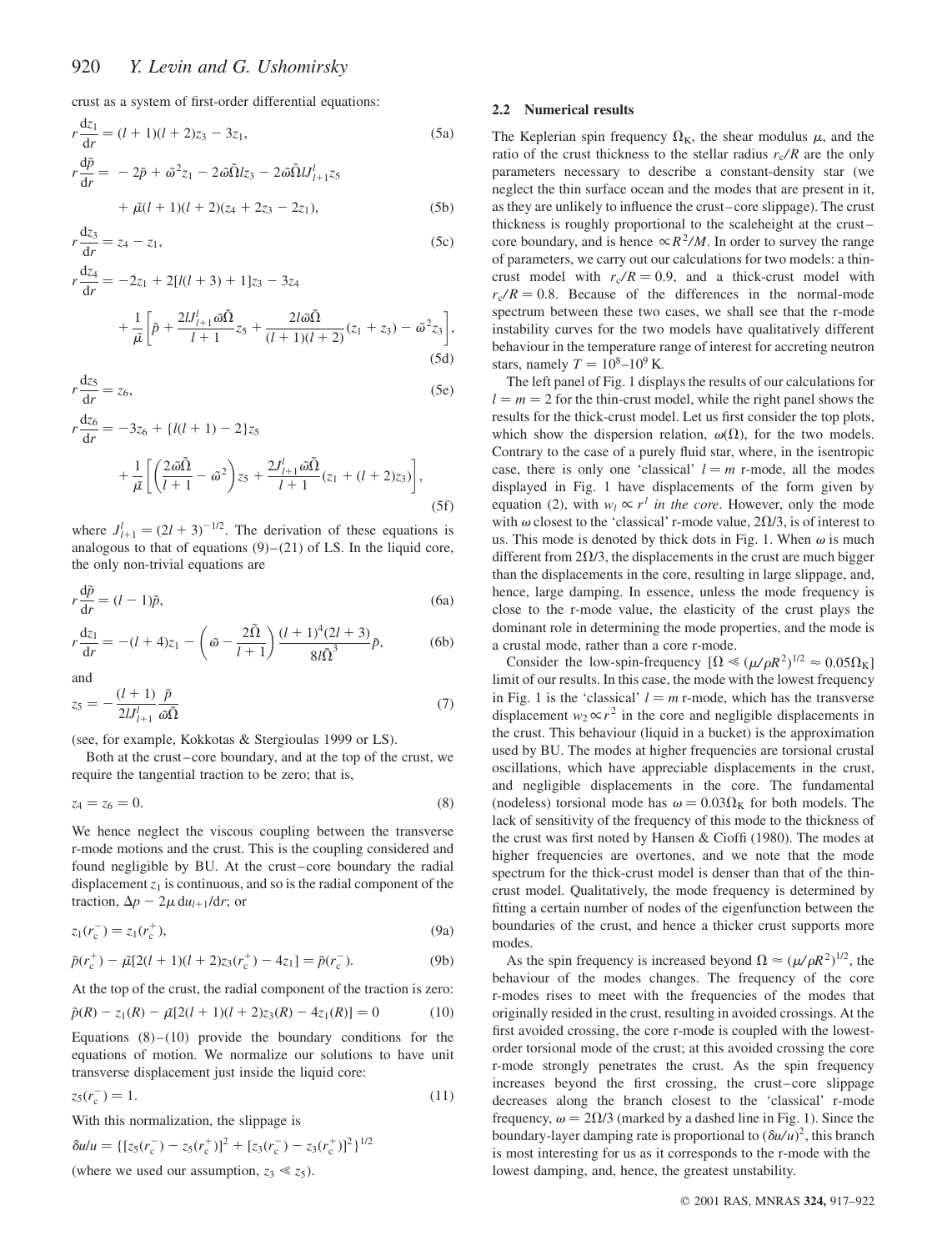The relative slippage as a function of the spin frequency is plotted in the bottom panels of Fig. 1. We always plot slippage of the r-mode from the branch with the lowest damping, marked by thick dots in Fig. 1 (i.e. the most unstable r-mode). As the spin frequency increases beyond the first crossing, the slippage decreases to  $\approx$  0.1. However, the thick-crust model has another avoided crossing at  $\Omega \approx 0.25 \Omega_{\rm K}$ , and the slippage rises at this frequency because the core r-mode couples resonantly with a higher-order torsional crustal mode. In the thick-crust model, the 'valley' in which the second mode dominates only extends to  $\Omega \approx 0.25 \Omega_{\rm K}$ . After the avoided crossing, the third mode has the smallest slip,  $4 \times 10^{-2} \le \delta u/u \le 1$ . Note that the slip value is  $\approx 1$ near the avoided crossing and is  $\gtrsim 0.1$  for  $0.25\Omega_{\rm K} \lesssim \Omega \lesssim 0.3\Omega_{\rm K}$ , or for spin frequencies between  $\sim$  500 and 600 Hz. In this regime, the viscous boundary-layer damping rate approaches the high BU value, and so the critical spin frequency for the r-mode instability is high as well. As we now show, the shape of the r-mode stability curve depends quite sensitively on the thickness of the crust.

#### 3 CRITICAL STABILITY CURVES

The dissipation rate in the viscous boundary layer is set by the amplitude of the relative motion between the core and the crust. BU assumed that the crust remains static in the rotating frame, and hence the amount of boundary slippage  $\delta u/u = 1$ . As shown in the previous section, however, the slippage  $\delta u/u$  is generally significantly less than 1. Therefore, the BU estimate of the damping rate has to be multiplied by  $(\delta u/u)^2$ . The corrected r-mode damping rate is [cf. equation (4) of BU]

$$
\frac{1}{\tau_{\text{vbl}}} \simeq 0.01 \,\text{s}^{-1} \frac{R_6^2 F^{1/2}}{M_{1.4} T_8} \frac{\rho_\text{b}}{\rho} \left(\frac{f}{\text{kHz}}\right)^{1/2} \left(\frac{\delta u}{u}\right)^2,\tag{12}
$$

where  $f = \Omega/2\pi$  is the neutron star spin frequency,  $R_6$ ,  $M_{1.4}$  and  $T_8$ are the radius, the mass and the core temperature of the neutron star in units of 10 km,  $1.4 M_{\odot}$ , and  $10^8$  K, respectively,  $\rho$  is the density at the crust–core interface,  $\rho_b = 1.5 \times 10^{14} \text{ g cm}^{-3}$  is the estimated value of this density (Pethick et al. 1995), and  $F$  is the fitting parameter used by Cutler & Lindblom (1987) to parametrize the shear viscosity found by Flowers & Itoh (1979). The Ekman layer correction introduced by Rieutord (2000) for the constant-density case is of order unity and is not included in equation (12); see Lindblom et al. (2000) for a treatment applicable for more realistic, non-uniform-density stars. We also neglected the contribution of the elastic energy of the crust to the total mode energy, as well as the small deviation of the mode frequency from  $\omega = 2\Omega/3$ .

The r-mode growth rate due to gravitational radiation is given by

$$
\frac{1}{\tau_{\rm gw}} \simeq 0.02 \,\mathrm{s}^{-1} M_{1.4} R_6^4 \bigg(\frac{f}{\mathrm{kHz}}\bigg)^6. \tag{13}
$$

Note that this expression is different from the one used by BU. Andersson et al. (2000) pointed out that BU incorrectly rescaled the  $\tau_{\text{sw}}$  used by Lindblom et al. (1998) to the canonical  $R = 10$  km. Andersson et al. (2000) gave their own estimate of the r-mode growth rate for a constant-density star. Equation (13) is the correct  $\tau_{gw}$  for an  $n = 1$  polytrope, neglecting the deviation of the transverse displacement from  $w_l \propto r^l$  in the crust, as well as the small deviation of the mode frequency from  $\omega = 2\Omega/3$ .

While we computed the slippage using a constant-density model, we utilize  $\tau_{\text{vbl}}$  (equation 12) and  $\tau_{\text{gw}}$  (equation 13), which are appropriate for a more realistic  $n = 1$  polytrope. Compared with more realistic models, the use of  $\tau_{gw}$  and  $\tau_{vbl}$  for a constant-density

model overestimates the gravitational radiation growth rate (by putting more mass at larger radii), and underestimates the strength of the boundary-layer damping (by virtue of a larger mode energy). Both of these effects result in lower critical frequencies for the onset of the r-mode instability. Slippage calculations for more realistic models are in progress.

The stability curve is obtained by equating the gravitationalradiation-induced growth rate with the viscous dissipation rate. Since we are primarily interested in temperatures below the melting temperature of the crust,  $\approx 10^{10}$  K, we neglect the dissipation due to bulk viscosity. We also ignore the dissipation due to the shear in the interior of the star, as well as any potentially important dissipation mechanisms that may be operating in the crust, and presume that the viscous boundary layer is the dominant energy sink. Since we do not have an analytical expression for the slippage, it is more convenient to evaluate the critical temperature,  $T_8$ , such that  $\tau_{gw} = \tau_{vbl}$ :

$$
T_8 = 0.5 \frac{F^{1/2}}{R_6^2 M_{1.4}^2} \frac{\rho_b}{\rho} \left(\frac{f}{\text{kHz}}\right)^{-5.5} \left(\frac{\delta u}{u}\right)^2.
$$
 (14)

Fig. 2 shows the critical stability curves for models with thin (solid line) and thick (dotted line) crusts, with F,  $M_{1.4}$ ,  $R_6$  and  $\rho_b/\rho$  all equal to one. In other words, the proper label for the abscissa of this plot is  $TR_6^2M_{1.4}^2F^{-1/2}\rho/\rho_b$ . For comparison, we also plot the stability curve for a purely fluid  $n = 1$  polytrope (Lindblom et al. 1998, 1999, dashed line), as well as the curve with  $\delta u/u = 1$ independent of spin frequency (dash-dotted line; cf. BU). Neglecting the shear viscosity in the interior of the star is clearly justified.

For the thin-crust model (solid line), the slippage in the frequency range of interest does not rise or fall sharply, and so the critical frequency is a single-valued, monotonically decreasing function of T. However, for the neutron star with a thick crust, the slippage and the damping rise sharply at the spin frequency close to the second avoided crossing. Therefore, the critical temperature is not a monotonically decreasing function of the spin frequency  $f$ , and the stability curve is multivalued. Such a non-trivial stability curve should be interpreted in terms of the critical temperature, rather than the critical frequency: for temperatures larger than the critical one given by equation (14), i.e. for points in the  $T-f$  plane that lie to the right of the viscous-boundary-layer part of stability curve, the r-mode is unstable and grows. Otherwise, the r-mode is stable and decays.

## 4 DISCUSSION, BUT NO BETS

Observationally, the spin frequencies of neutron stars in LMXBs have been inferred from the QPO-like flux modulation during the type I X-ray bursts (the so-called burst QPOs; see van der Klis 2000 for a review). In two out of the six sources displaying the burst QPOs, the frequency is close to 300 Hz, while in the remaining four it is close to 600 Hz. In one of the latter four systems, Miller (1999) found a subharmonic at about 300 Hz, and has argued that this subharmonic corresponds to the true spin frequency. The same relation is sometimes believed to hold for the other  $\approx 600 \text{ Hz}$ bursters. In addition,  $\approx$  300 Hz spin is often argued on the basis of a beat-frequency interpretation of the kilohertz QPO peak separation in all six of the burst QPO systems, as well as for the neutron stars in 13 additional LMXBs that do not display burst QPOs. On the other hand, there is no compelling theoretical picture for why the